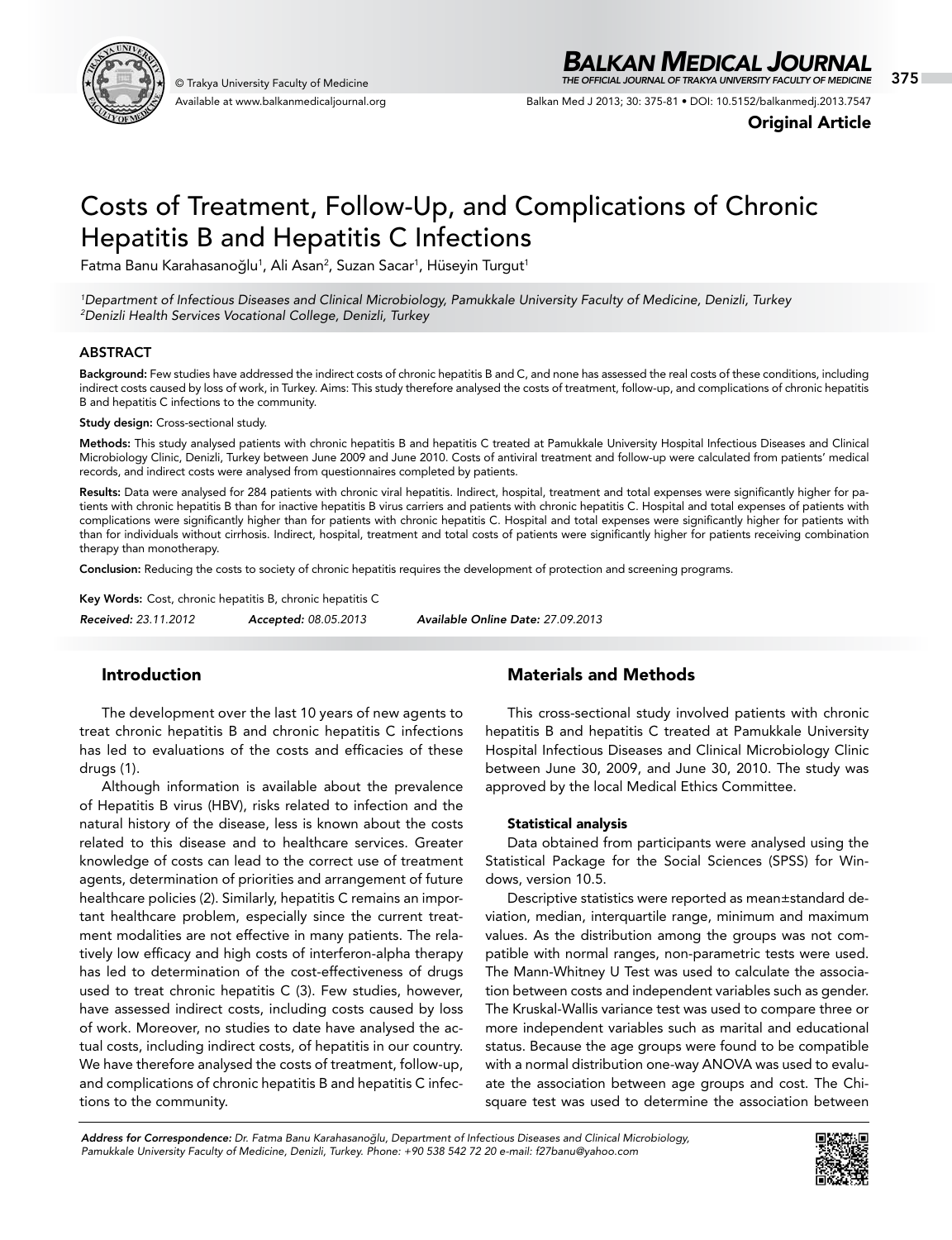primary disease and age groups or gender. A p value <0.05 was considered statistically significant.

Follow-up and antiviral treatment costs were calculated from medical records, with costs determined by analysing payments from the Social Security Foundation. To assess indirect costs, questionnaires were submitted to patients, and the statements by patients about the loss of productivity, transportation, shelter and nutrition costs during hospital visits were used to calculate indirect costs (2). Indirect costs were paid by the patients themselves.

#### Sample election and application

Analysis of medical records identified a total of 525 patients with chronic hepatitis B and chronic hepatitis C who were admitted at least once to our polyclinic. However, during the study period, only 284 of these patients were followed-up; these 284 patients agreed to participate and were included.

Direct costs included polyclinic costs, total hospital costs, follow-up costs and treatment costs, except for the costs of antiviral drugs in hospitalised patients, and doctor visits. The costs of antiviral treatment consisted only of the costs of the drugs themselves. Treatment and follow-up decisions were based on current guidelines, including those of the European Association for the Study of the Liver (EASL)-2009, the American Association for the Study of Liver Diseases (AASLD)-2009, and the Asian Pacific Association for the Study of the Liver (APASL)-2008 (4-6).

Indirect costs included patients' travel costs, loss of work during follow-up and treatment, and shelter and nutrition charges during the hospital visit. Questionnaire forms were submitted to patients face to face and one by one by a single examiner.

Patients aged ≥18 years and the parents of the 2 patients aged <18 years were informed about the study and provided written informed consent.

## Results

The 284 patients comprised 232 individuals infected with HBV, 50 infected with Hepatitis C virus (HCV), 1 infected with HBV and HCV, and 1 infected with 1 HBV and Hepatitis D virus (HDV). The 284 patients consisted of 159 (56%) males and 125 (44%) females, of mean±SD age 43.49±13.07 years (range 16- 75 years). We found that 40 (25.3%) inactive HBV carriers were under 30 years old, all patients with cirrhosis were over 40 years old, and 16 (39%) of the patients with chronic hepatitis C were aged 40-49 years.

Occupationally, 73 patients were workers (25.7%), 68 were housewives (23.9%), 41 were retired (14.4%), 36 were officer workers (12.7%), 24 were farmers (8.5%), 14 were students (4.9%), and 7 were unemployed (2.5%).

There were no statistically significantly differences in indirect, hospital, treatment and total costs in patients with chronic hepatitis B and chronic hepatitis C cases by sex and marital status (p>0.05). When patients' educational status was evaluated, we found that hospital and total costs were significantly higher for primary school and university graduates than for secondary school graduates (p<0.05) and that indirect costs

were higher for primary school than high school graduates. In addition, hospital and total costs were significantly higher for university than for high school graduates (p<0.05).

When costs were evaluated according to jobs, we found that indirect costs for farmers were significantly higher than for housewives, retired persons, students and workers (p<0.05). Hospital, treatment, and total costs, however, did not differ significantly by occupation (p>0.05).

Prior to the study period, 35 of the 284 (12.3%) patients had received antiviral treatment for chronic hepatitis B or chronic hepatitis C. Their indirect, hospital, treatment and total costs did not differ from those of patients who did not receive antiviral therapy (p>0.05).

According to guidelines, liver biopsies were taken from 14 patients. Some patients underwent upper abdominal ultrasonography (USG) once or twice per year, 12 patients underwent upper abdominal MRI, and 7 underwent dynamic upper abdominal computerised tomography (CT).

Of the 284 patients, 93 (37.2%) received antiviral treatment, including 73 who received therapy for the first time or underwent treatment modification during the study period. The most frequent antiviral drug was entecavir (n=29; 31.18%) followed by tenofovir (n=14; 15.05%).

Of the 50 patients with chronic hepatitis C, 22 received antiviral treatment during the study period, including 5 who received pegylated interferon-alpha 2a monotherapy because of haemodialysis, and 17 who received pegylated interferonalpha plus ribavirin. Of the 28 untreated chronic hepatitis C patients, 27 had been treated before the study period; of these, 25 achieved a sustained viral response and were followed-up for relapse and/or hepatocellular carcinoma (HCC), and both were refractory to antiviral therapy and were followed for complications such as cirrhosis and/or HCC. One patient was being prepared for antiviral treatment during the study period.

During the study period, 8 patients with possible cirrhosis were further investigated. At the beginning of the study period, 10 patients had cirrhosis. During the study period, one patient with relapsed HCV, one with treatment refractory HCV and one with chronic hepatitis C were diagnosed with cirrhosis.

Four patients were analysed for antiviral resistance. One was resistant to entecavir and switched to tenofovir, one was resistant to adefovir and switched to entecavir treatment, and one patient treated with tenofovir was switched to entecavir because of osteoporosis.

All patients with cirrhosis, those with chronic hepatitis C who were refractory to treatment, those with relapsed chronic HBV and chronic HCV, and those co-infected with HBV-HCV and HBV-HDV were grouped as patients with complications. The indirect, hospital, treatment and total costs of patients with chronic hepatitis B were significantly higher than those of inactive hepatitis B carriers and patients with chronic hepatitis C (p<0.05). The hospital and total costs of patients with complications were significantly higher than those of inactive HBV carriers and patients with chronic hepatitis C (p<0.05), and the indirect and treatment costs of patients with complications were significantly higher than those of inactive HBV carriers (p<0.05; Table 1).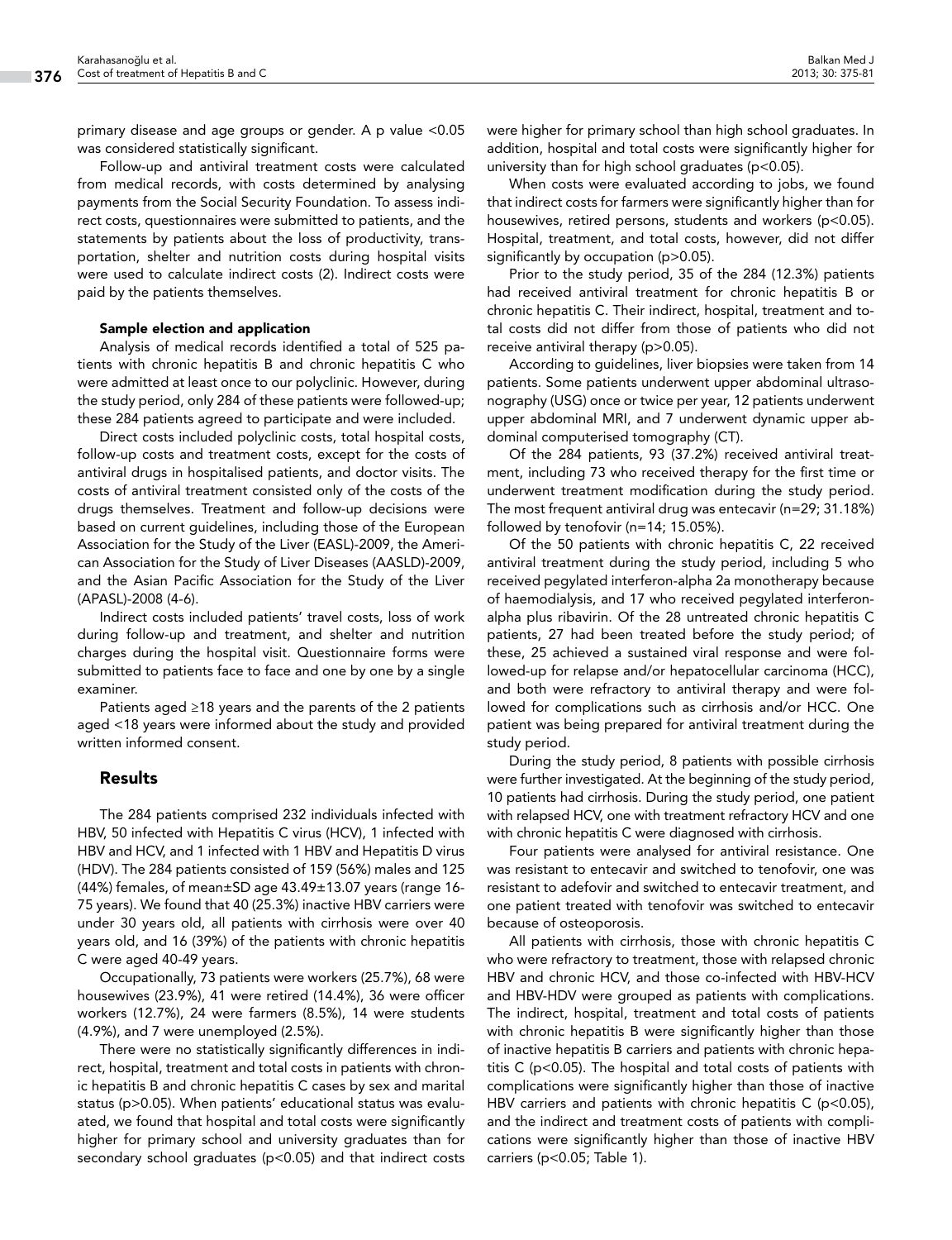|  | Table 1. Evaluation of costs according to primary disease |  |  |  |  |  |  |
|--|-----------------------------------------------------------|--|--|--|--|--|--|
|--|-----------------------------------------------------------|--|--|--|--|--|--|

| Cost                                                                                                                                                  | <b>Primary disease</b>           | Patient (n) | Mean±SD*          | <b>Median</b> | $IR**$  |
|-------------------------------------------------------------------------------------------------------------------------------------------------------|----------------------------------|-------------|-------------------|---------------|---------|
| Indirect cost***                                                                                                                                      | Chronic Hepatitis B              | 63          | 41.10±54.04       | 28.37         | 36.94   |
|                                                                                                                                                       | Chronic Hepatitis C <sup>a</sup> | 42          | 49.14±120.9       | 10.56         | 26.39   |
|                                                                                                                                                       | Inactive HBV <sup>b</sup>        | 158         | $20.31 \pm 38.18$ | 6.60          | 15.17   |
|                                                                                                                                                       | Complicated                      | 21          | 76.31±141.88      | 23.09         | 65.97   |
| Hospital cost***                                                                                                                                      | Chronic Hepatitis B <sup>c</sup> | 63          | 241.97±149.64     | 356.18        | 388.09  |
|                                                                                                                                                       | Chronic Hepatitis C              | 42          | 268.08±165.09     | 253.03        | 301.82  |
|                                                                                                                                                       | <b>Inactive HBV</b>              | 158         | 178.10±161.74     | 152.07        | 136.46  |
|                                                                                                                                                       | Complicated <sup>c</sup>         | 21          | 313.98±178.75     | 524.23        | 675.27  |
|                                                                                                                                                       | Chronic Hepatitis B <sup>d</sup> | 63          | 4555.06±2671.21   | 5688.18       | 3827.24 |
| Treatment cost***                                                                                                                                     | Chronic Hepatitis C              | 42          | 3366.61±5576.71   | 0.00          | 6743.13 |
|                                                                                                                                                       | Complicated                      | 21          | 4589.77±5574.94   | 2391.48       | 7519.83 |
|                                                                                                                                                       | Chronic Hepatitis B <sup>e</sup> | 63          | 4962.94±2650.09   | 6161.37       | 3675.73 |
| Total cost***                                                                                                                                         | Chronic Hepatitis C              | 42          | 3683.81±5756.68   | 313.90        | 7157.34 |
|                                                                                                                                                       | <b>Inactive HBV</b>              | 158         | 198.40±167.26     | 173.74        | 152.77  |
|                                                                                                                                                       | Complicated <sup>e</sup>         | 21          | 5142.10±5582.17   | 3098.23       | 7875.44 |
| *Standard Deviation<br>** Interquartile Range<br>***All costs in United States Dollars<br><sup>a</sup> p<0.05 compared with chronic hepatitis B group |                                  |             |                   |               |         |

bp<0.05 compared with chronic hepatitis B and complicated groups

 $\epsilon$ p<0.05 compared with inactive HBV and chronic hepatitis C groups

dp<0.05 compared with chronic hepatitis C group

e p<0.05 compared with inactive HBV and chronic hepatitis C groups

The treatment and total costs of patients treated with entecavir were significantly higher than those of patients treated with tenofovir or lamivudine, or those followed without treatment (p<0.05). In addition, the hospital costs of patients treated with entecavir were significantly higher than those of patients treated with lamivudine (p<0.05). The treatment and total costs of patients treated with adefovir were significantly higher than those of patients treated with lamivudine, tenofovir or entecavir (p<0.05). The hospital, treatment and total costs of patients treated with tenofovir were significantly higher than those of patients treated with lamivudine (p<0.05).

The treatment and total costs of patients treated with 180 μg pegylated interferon alpha-2a were significantly higher than those of patients treated with lamivudine, entecavir or tenofovir (p<0.05), and the indirect, hospital, treatment and total costs of patients treated with 180 μg pegylated interferon alpha-2a were significantly higher than those of patients who did not receive any antiviral therapy (p<0.05).

The treatment and total costs of patients treated with 135 μg pegylated interferon alpha-2a were significantly higher than those of patients treated with lamivudine (p<0.05). The treatment and total costs of patients treated with pegylated interferon alpha-2b were significantly higher than those of patients treated with lamivudine or tenofovir (p<0.05; Table 2).

The indirect, hospital, treatment and total costs of patients treated with pegylated interferon-alpha plus ribavirin were significantly higher than those of all other patients (p<0.05; Table 3). The hospital and total costs of patients with cirrhosis were significantly higher than those of patients without cirrhosis (p<0.05; Table 4).

## **Discussion**

HBV genotype D is the predominant HBV genotype in Turkey; this genotype is resistant to treatment, resulting in relapses, a low response to therapy and high follow-up costs (7-9). It is impossible to totally eradicate infections in all patients with chronic hepatitis B and chronic hepatitis C. Patients sustain material, physical and spiritual losses for many years. Having to obtain antiviral drugs from the other countries negatively affects the Turkish economy.

Two types of measurements are used to evaluate the cost-effectiveness of medical treatment: economic and clinical measures (10). Most cost-effectiveness analyses of chronic hepatitis utilise Markov models, as complications of chronic hepatitis develop over several decades. These models are used to evaluate quality of life time adjusted costs, including those due to premature death, and these models are also used to compare new treatments with current treatments (11). Markov models have factors that can cause bias, leading to incorrect findings in cost-effectiveness studies (12).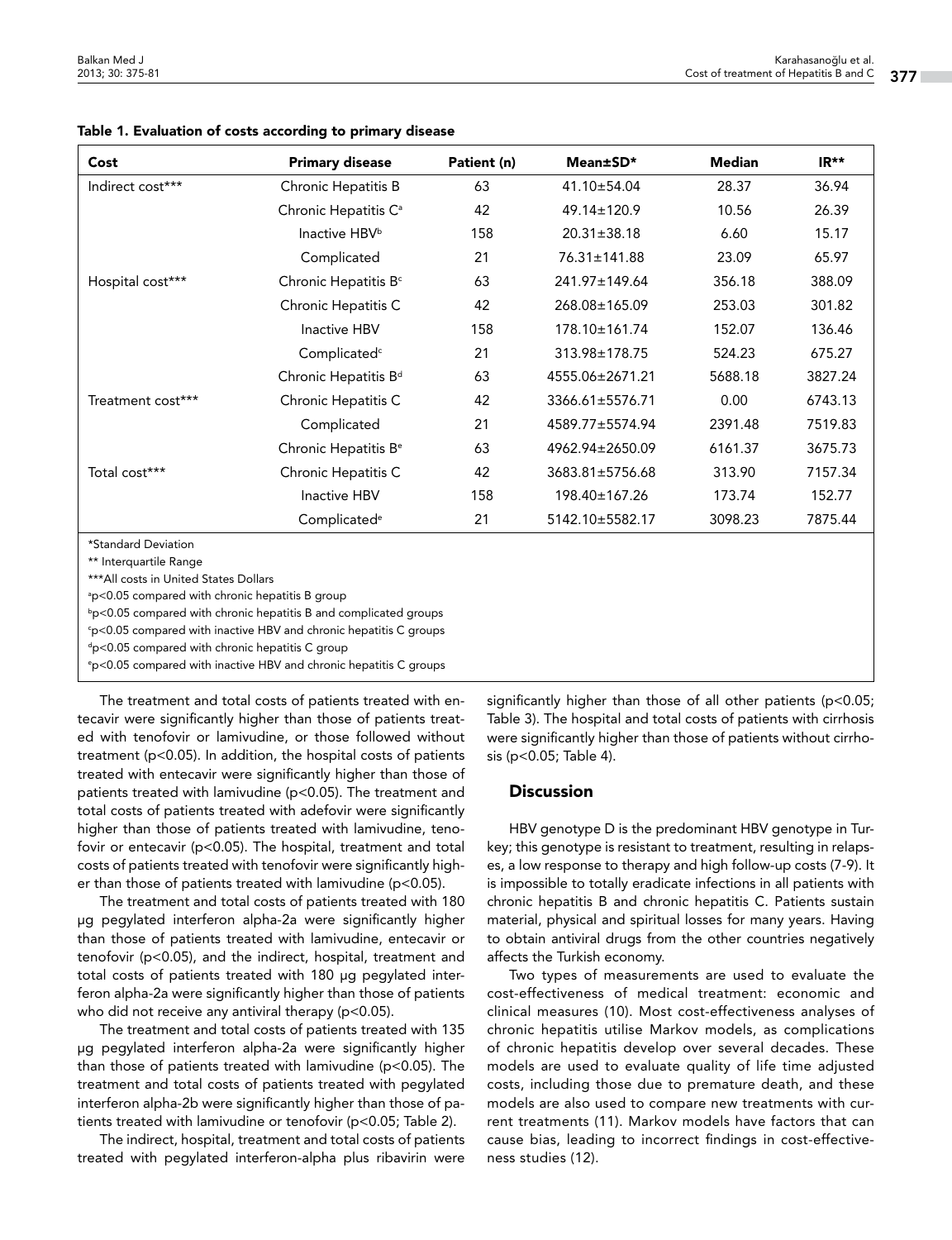#### Table 2. Evaluation of costs according to treatment

| Cost              | <b>Treatment</b>         | Patient (n) | Mean ±SD*        | <b>Median</b> | $IR**$   |
|-------------------|--------------------------|-------------|------------------|---------------|----------|
| Indirect cost***  | Entecavir                | 37          | 60.98±110.65     | 26.39         | 59.70    |
|                   | Tenofovir                | 14          | 32.68±16.01      | 32.99         | 32.99    |
|                   | Lamivudine               | 13          | 65.58±97.31      | 39.58         | 40.57    |
|                   | Adefovir                 | 6           | 23.97±21.66      | 18.14         | 30.51    |
|                   | Pegifn2a180 <sup>a</sup> | 9           | 143.53±193.91    | 59.40         | 221.67   |
|                   | Pegifn2a135              | 5           | 36.30±32.74      | 31.67         | 63.66    |
|                   | Pegifn2b                 | 9           | 70.08±153.00     | 19.80         | 45.85    |
|                   | <b>NT</b>                | 191         | 19.11±35.30      | 6.60          | 15.17    |
| Hospital cost***  | Entecavir                | 37          | 405.92±207.20    | 387.25        | 250.38   |
|                   | Tenofovir                | 14          | 484.30±317.81    | 383.80        | 266.66   |
|                   | Lamivudine <sup>b</sup>  | 13          | 261.28±166.57    | 222.26        | 226.38   |
|                   | Adefovir                 | 6           | 250.19±226.75    | 224.40        | 453.44   |
|                   | Pegifn2a180              | 9           | 421.82±163.74    | 457.71        | 248.42   |
|                   | Pegifn2a135              | 5           | 360.42±147.64    | 348.93        | 273.62   |
|                   | Pegifn2b                 | 9           | 414.90±200.95    | 420.57        | 326.09   |
|                   | <b>NTc</b>               | 191         | 190.95±172.65    | 156.62        | 142.37   |
| Treatment cost*** | Entecavir                | 37          | 5253.82±1772.93  | 6186.83       | 1455.84  |
|                   | Tenofovir <sup>d</sup>   | 14          | 4460.40±1514.21  | 5241.83       | 1453.01  |
|                   | Lamivudine <sup>e</sup>  | 13          | 379.6±174.48     | 498.75        | 231.36   |
|                   | Adefovirf                | 6           | 8008.76±203.62   | 7925.64       | 124.69   |
|                   | Pegifn2a180              | 9           | 9359.26±4353.52  | 9041.98       | 5949.85  |
|                   | Pegifn2a135              | 5           | 5955.18±1751.71  | 6702.31       | 3204.08  |
|                   | Pegifn2b                 | 9           | 11213.08±7692.44 | 8487.86       | 15684.39 |
| Total cost***     | Entecavir <sup>9</sup>   | 37          | 5720.72±1711.78  | 6411.08       | 1340.26  |
|                   | Tenofovir <sup>h</sup>   | 14          | 4977.37±1404.40  | 5570.02       | 1360.29  |
|                   | Lamivudinei              | 13          | 706.46±158.46    | 694.88        | 128.97   |
|                   | Adefovir                 | 6           | 8282.92±202.98   | 8339.97       | 531.45   |
|                   | Pegifn2a180              | 9           | 9924.61±4552.37  | 9526.52       | 5974.26  |
|                   | Pegifn2a135              | 5           | 6351.88±1781.30  | 7287.35       | 3233.37  |
|                   | Pegifn2b                 | 9           | 11698.05±7783.46 | 9001.91       | 15544.11 |
|                   | <b>NT</b>                | 191         | 210.05±176.35    | 180.50        | 159.85   |

\*Standard Deviation

\*\*Interquartile Range

\*\*\*All costs calculated in United States Dollars

NT: non treated

a p<0.05 compared with NT

bp<0.05 compared with entecavir and tenofovir

c p<0.05 compared with 135 and 180 μg pegylated interferon alpha-2a and -2b

dp<0.05 compared with adefovir, entecavir and 180 μg pegylated interferon alpha-2a and -2b

e p<0.05 compared with adefovir, tenofovir, entecavir and 135 and 180 μg pegylated interferon alpha-2a and -2b

f p<0.05 compared with adefovir

gp<0.05 compared with adefovir and 180 μg pegylated interferon alpha-2a

<sup>h</sup>p<0.05 compared with adefovir, entecavir, lamivudine and 180 μg pegylated interferon alpha- 2a and -2b

i p<0.05 compared with entecavir, adefovir and 135 and 180 μg pegylated interferon alpha 2a and -2b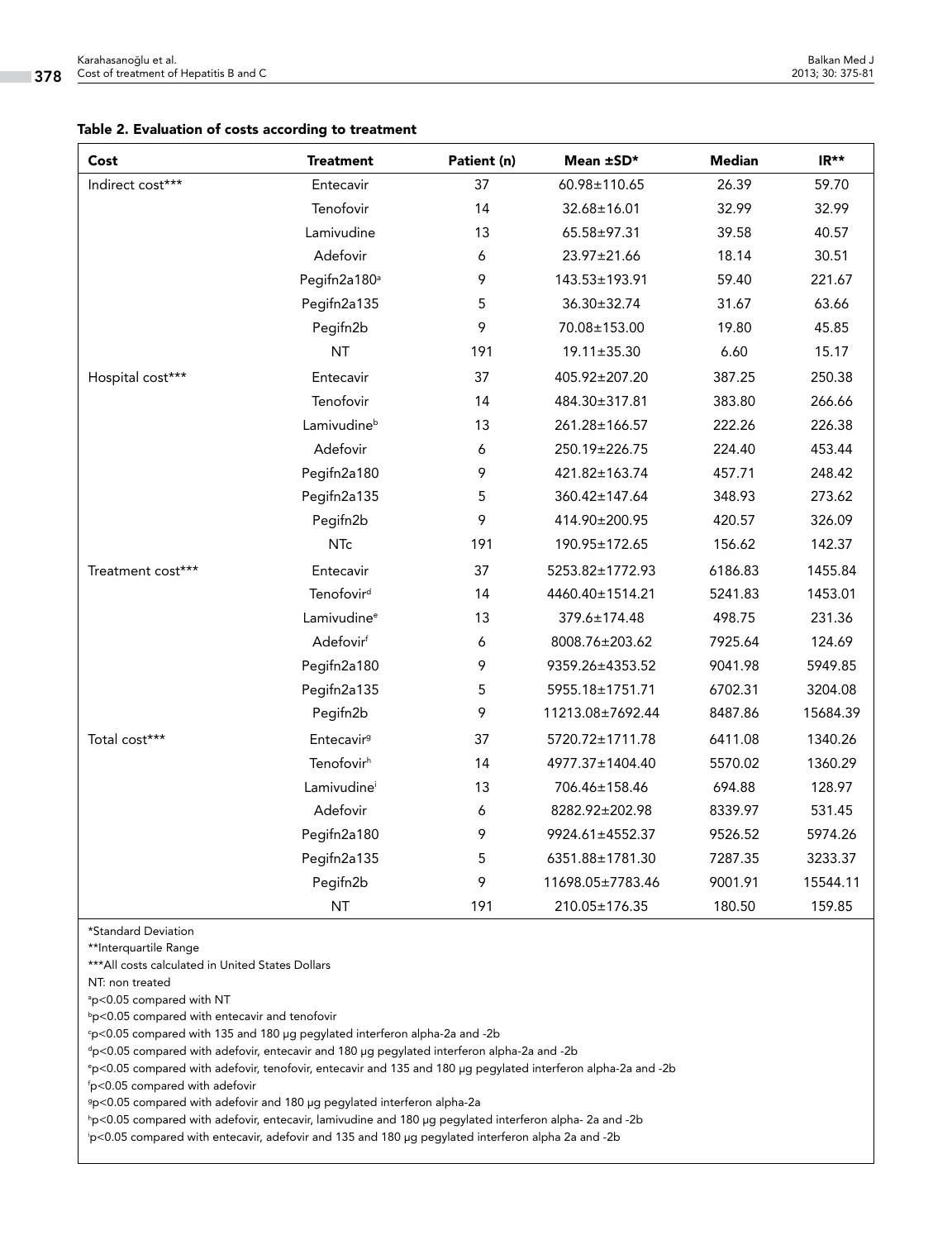| Table 3. Evaluation of the costs according to need for additional therapy |  |  |  |
|---------------------------------------------------------------------------|--|--|--|
|---------------------------------------------------------------------------|--|--|--|

| Costs                                | <b>Additional therapy</b> | Patients (n) | Mean±SD*          | Median  | $IR**$  | P        |
|--------------------------------------|---------------------------|--------------|-------------------|---------|---------|----------|
| Indirect cost***                     | No                        | 267          | $28.87 \pm 57.91$ | 10.56   | 26.39   | 0.037    |
|                                      | Yes                       | 17           | 103.19±178.76     | 20.45   | 62.67   |          |
| Hospital cost***                     | No                        | 267          | 246.17±209.36     | 211.51  | 226.94  | 0.002    |
|                                      | Yes                       | 17           | 398.54±194.68     | 429.94  | 343.85  |          |
| Treatment cost***                    | No                        | 267          | 1307.38±2492.45   | 0.000   | 498.75  | 0.0001   |
|                                      | Yes                       | 17           | 10334.15±6326.05  | 8487.86 | 8700.68 |          |
| Total cost***                        | No                        | 267          | 1582.42±2582.57   | 259.86  | 641.18  | < 0.0001 |
|                                      | Yes                       | 17           | 10835.88±6452.30  | 9001.91 | 9087.55 |          |
| $*c$ and denoted $D$ and a series of |                           |              |                   |         |         |          |

Standard Deviation

\*\*Interquartile Range

\*\*\*All costs calculated in United States Dollars

|  | Table 4. Evaluation of the costs in patients with and without cirrhosis |
|--|-------------------------------------------------------------------------|
|--|-------------------------------------------------------------------------|

| Cost              | <b>Cirrhosis</b> | Patients (n) | Mean±SD*            | <b>Median</b> | $IR**$  | P     |
|-------------------|------------------|--------------|---------------------|---------------|---------|-------|
| Indirect cost***  | No               | 271          | $30.08 \pm 62.41$   | 11.22         | 25.73   | 0.316 |
|                   | Cirrhosis        | 13           | $100.79 \pm 177.48$ | 20.45         | 169.88  |       |
| Hospital cost***  | No               | 271          | 243.77±200.28       | 211.51        | 227.00  | 0.001 |
|                   | Cirrhosis        | 13           | 495.27±291.83       | 524.23        | 376.35  |       |
| Treatment cost*** | No               | 271          | 1816.40±3593.07     | 0.000         | 2359.60 | 0.058 |
|                   | Cirrhosis        | 13           | 2500.50±2937.17     | 2300.13       | 4715.29 |       |
| Total cost***     | No               | 271          | 2090.26±3693.50     | 267.87        | 2780.23 | 0.008 |
|                   | Cirrhosis        | 13           | 3096.55±3067.14     | 2976.29       | 4667.79 |       |
| .                 |                  |              |                     |               |         |       |

\*Standard Deviation

\*\*Interquartile Range

\*\*\*All costs calculated in United States Dollars

We did not evaluate cost-effectiveness because this would require decades of follow-up. When we searched PubMed using the key words "cost, hepatitis B" and "cost, hepatitis C" we could not find any studies of real patients that included decades of follow up. Among the advantages of our study was that we included all patients with chronic hepatitis B and C followed up by our clinic and hospitalised during the study period and that we evaluated treatment, hospital and indirect costs for real patients. We therefore evaluated actual treatment costs by using real drug doses. In contrast, studies based on models did not evaluate indirect costs.

One study (2) found that most of the total costs consisted of indirect costs, with most of the latter consisting of loss of work. Loss of efficiency was highest in patients with acute and chronic hepatitis B and the premature death rates were higher in patients with cirrhosis and/or HCC.

In our study, most of the total costs consisted of treatment costs. The drugs had to be obtained from abroad at high costs. Workers generally came to the hospital between shifts to prevent the loss of work, and most of these patients used free transportation, thus minimising indirect costs as a fraction of total costs.

We found that indirect costs to primary school graduates were the highest. Most of these individuals were farmers who had to come from rural areas. Thus, their higher indirect costs were due to the costs of transportation.

We found that total costs were 10-fold higher in patients with than without cirrhosis, with most of these costs being due to hospital costs. A previous study showed that the direct costs of patients with cirrhosis were 3-fold higher than those of patients with chronic hepatitis B, as were indirect costs (2). Although hospital costs were 10-fold higher in patients with compensated cirrhosis than those with chronic hepatitis B, their antiviral treatment costs were similar (13). We found that the frequencies of invasive examinations and hospitalisation were higher in patients with than without cirrhosis, but that the treatment costs of these two groups did not differ significantly because all of our patients with cirrhosis had compensated cirrhosis, with similar treatments for these two groups.

A cost comparison in inactive HBV carriers without any treatment, HBV patients who took lamivudine monotherapy for one year and HBV patients who took lamivudine-adefovir therapy for five years found that, when the costs of the treatments were evaluated together with their ability to stop disease progression, the lamivudine-adefovir combination was optimal (14). In Turkey, the Social Security Foundation does not pay the costs of combination therapy for chronic hepatitis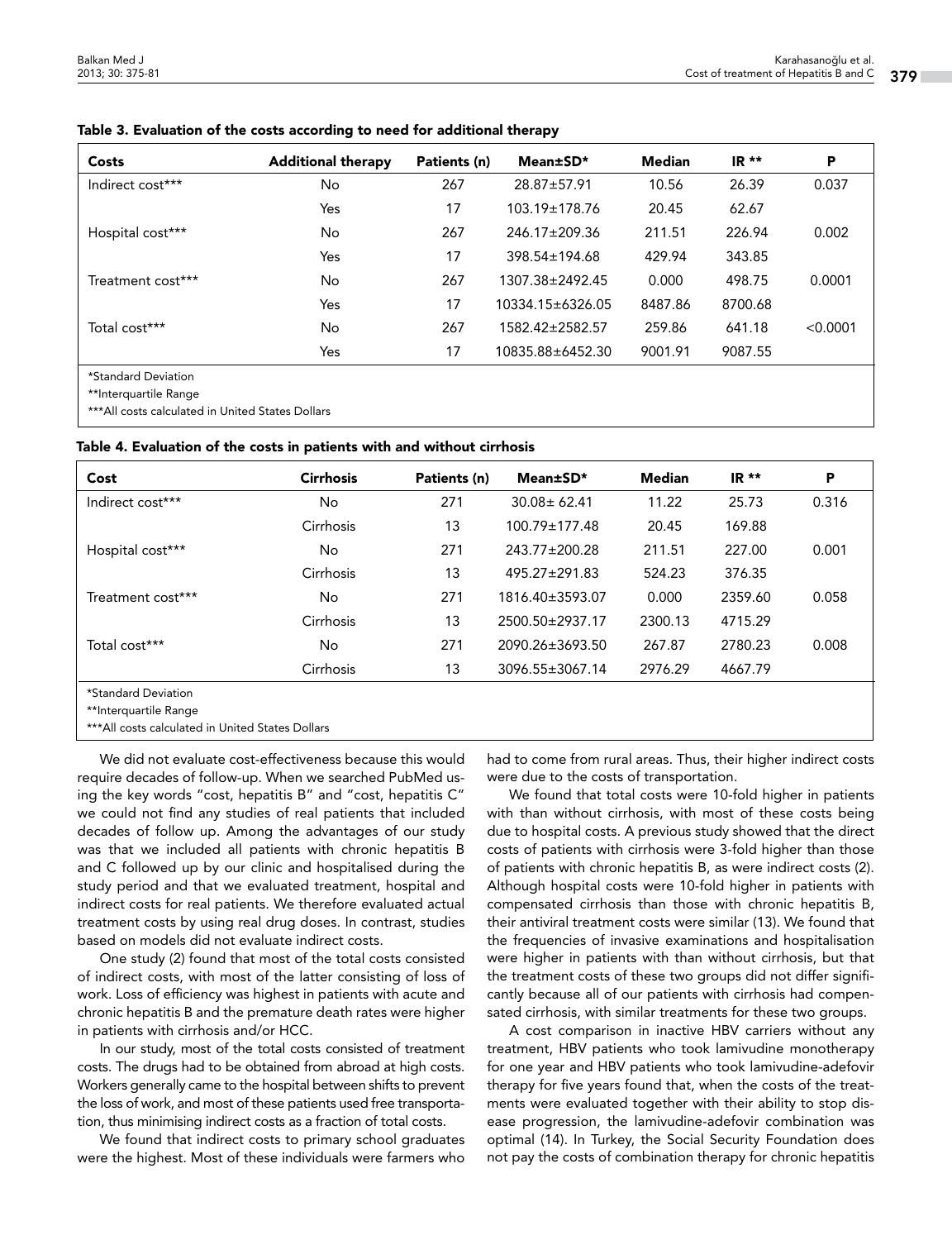B so none of our chronic hepatitis B patients took combination therapy. Moreover, the previous study did not include the costs of the new generation of antiviral agents, such as tenofovir and entecavir.

Comparisons of lamivudine and pegylated interferon-alpha 2a therapy for 1 year in patients with chronic hepatitis B showed that peg-interferon alpha-2a was more cost-effective, but all of those patients were naive to treatment and at the same disease stage (15, 16). We found that the costs of pegylated interferon alpha-2a and -2b were higher than those of lamivudine, but hospital costs did not differ significantly. Our study was more encompassing, in that it included patients not naive to treatment and at different disease stages.

A comparison of lamivudine with peg-interferon followed by lamivudine showed that the mean costs of the former were 14,100 United States Dollars (USD) higher. In contrast, we found that previous antiviral treatment did not significantly affect overall costs.

A comparison of tenofovir, entecavir, telbivudine and adefovir in patients with chronic hepatitis B showed that tenofovir was more cost-effective than the other agents (17). Similarly, we found that the treatment and total costs of tenofovir were less than those of entecavir and adefovir.

As no previous studies have assessed the costs of chronic hepatitis C based on real patients, we compared our findings with those of studies using Markov models.

Asymptomatic chronic hepatitis C was found to significantly reduce productivity and ability to work and was associated with high healthcare costs (18). Mean annual income was 8352 USD lower in individuals with than without HCV. We found that the indirect, hospital, treatment and total costs of chronic hepatitis C patients were less than those of chronic hepatitis B patients, but higher than those of inactive HBV carriers. While 50% of our chronic HCV patients achieved viral response, they were seen at our hospital at 6-12 month intervals for the evaluation of HCC and/or relapse, reducing their ability to work and increasing treatment costs.

The combination of pegylated interferon-alpha and ribavirin was found to be more cost-effective than pegylated interferon-alpha alone in patients with chronic hepatitis C (19). This model assumed that a sustained viral response would occur and that survival would be the same as in individuals without chronic hepatitis C. In practice, however, some patients with sustained viral response relapse, whereas some refractory to treatment progress to cirrhosis.

A model of chronic hepatitis C patients at age 40 years with high ALT levels found that the cost-benefits of treatment would be greater in women than in men, primarily because the probability of progressing to cirrhosis is lower in women (20). That model, however, did not evaluate relapsed patients and those refractory to treatment. We found that 75% of HCV patients with cirrhosis were males, whereas 66.7% of those who relapsed were females. Comorbid factors should therefore be considered when evaluating the effectiveness of treatment.

This study had several limitations. First, it was hospitalbased; therefore, the results cannot be generalised to all patients with viral hepatitis. In addition, none of our patients had undergone liver transplantation or had liver cancer, preventing the evaluation of costs at all stages of chronic hepatitis B and C.

In conclusion, chronic hepatitis B and C remain important healthcare problems, with costs increasing with stage of liver disease. Treatment costs constituted the largest fraction of total costs. The treatment and total costs of adefovir therapy were higher than those of lamivudine, tenofovir or entecavir therapy. The direct and indirect costs of these diseases on the Turkish economy suggest the need for greater prevention.

*Ethics Committee Approval: This study was approved by the Ethics Committee of Pamukkale University Faculty of Medicine (date: 29.06.2009, decision number: 09)*

*Informed Consent: Written informed consent was obtained from the participants of this study.*

*Peer-review: Externally peer-reviewed.*

*Author contributions: Concept - F.B.K., S.S.; Design - F.B.K., A.A., S.S.; Supervision - S.S., H.T.; Resource - F.B.K., S.S.; Materials - F.B.K., S.S.; Data Collection&/or Processing - F.B.K.; Analysis&/or Interpretation - F.B.K., S.S.; Literature Search - F.B.K.; Writing - F.B.K., A.A., S.S.; Critical Reviews - S.S., H.T.*

*Acknowledgements: The authors would like to thank Prof. Hüseyin Turgut, Assoc. Prof. Suzan Saçar and Prof. Mehmet Zencir for their support and contributions during the preparation of the manuscript.*

*Conflict of Interest: The authors declared no conflict of interest.*

*Financial Disclosure: The authors declared no financial disclosure.*

#### References

- 1. Chen CJ, Yang HI, Su J, et al. Serial monitoring of viral load and serum alanine aminotransferase level and the risk of hepatocellular carcinoma (HCC): R.E.V.E.A.L.- HBV study update. In: 43rd Annual Meeting of the European Association for the Study of the Liver (EASL 2008); 2008 April 23- 27; Milan, Italy.
- 2. Yang BM, Paik SW, Hahn OS, Yi DH, Choi MS, Payne S. Economic [evaluation of the societal costs of hepatitis B in South Korea. J](http://dx.doi.org/10.1046/j.1440-1746.2001.02443.x)  [Gastroenterol Hepatol 2001;16:301-8.](http://dx.doi.org/10.1046/j.1440-1746.2001.02443.x) [CrossRef]
- 3. Kim WR, Poterucha JJ, Hermans JE, Therneau TM, Dickson ER, Evans RW, et al. Cost-effectiveness of 6 and 12 months of interferon-alpha therapy for chronic hepatitis C. Ann Intern Med [1997;127:866-74.](http://dx.doi.org/10.7326/0003-4819-127-10-199711150-00002) [CrossRef]
- 4. Lok ASF, McMahon BJ. Chronic hepatitis B: update 2009. Hepa[tology 2009;50:661-2.](http://dx.doi.org/10.1002/hep.23190) [CrossRef]
- 5. European Association for the Study of the Liver. EASL Clinical Practice Guidelines: management of chronic hepatitis B. J Hepa[tol 2009;50:227-42.](http://dx.doi.org/10.1016/j.jhep.2008.10.001) [CrossRef]
- 6. Piratvisuth T. Reviews for APASL guidelines: Immunomodulator ther-apy of chronic hepatitis B. Hepatol Int [2008;2:140-6.](http://dx.doi.org/10.1007/s12072-008-9046-5) [CrossRef]
- 7. Lok AS, McMahon BJ; Practice Guidelines Committee, American Association for the Study of Liver Diseases (AASLD). Chronic hepatitis B: update of recommendations. Hepatolog[y 2004;39:857-61.](http://dx.doi.org/10.1002/hep.20110) [CrossRef]
- 8. McMahon BJ. Epidemiology and natural history of hepatitis B. [Semin Liver Dis 2005;25 Suppl 1: 3-8.](http://dx.doi.org/10.1055/s-2005-915644) [CrossRef]
- Lavanchy D. Hepatitis B virus epidemiology, diseases burden, treatment, and current and emerging prevention and control measures. J Viral Hepat [2004;11:97-107.](http://dx.doi.org/10.1046/j.1365-2893.2003.00487.x) [CrossRef]
- 10. Gold MR, Siegel JE, Russell LB, Weinstein MC. Cost-effectiveness in health and medicine. New York: Oxford University Pres 1996.
- 11. Wong JB. Hepatitis C: cost of illness and considerations for the economic evaluation of antiviral therapies. Pharmacoeconomics [2006;24:661-72.](http://dx.doi.org/10.2165/00019053-200624070-00005) [CrossRef]